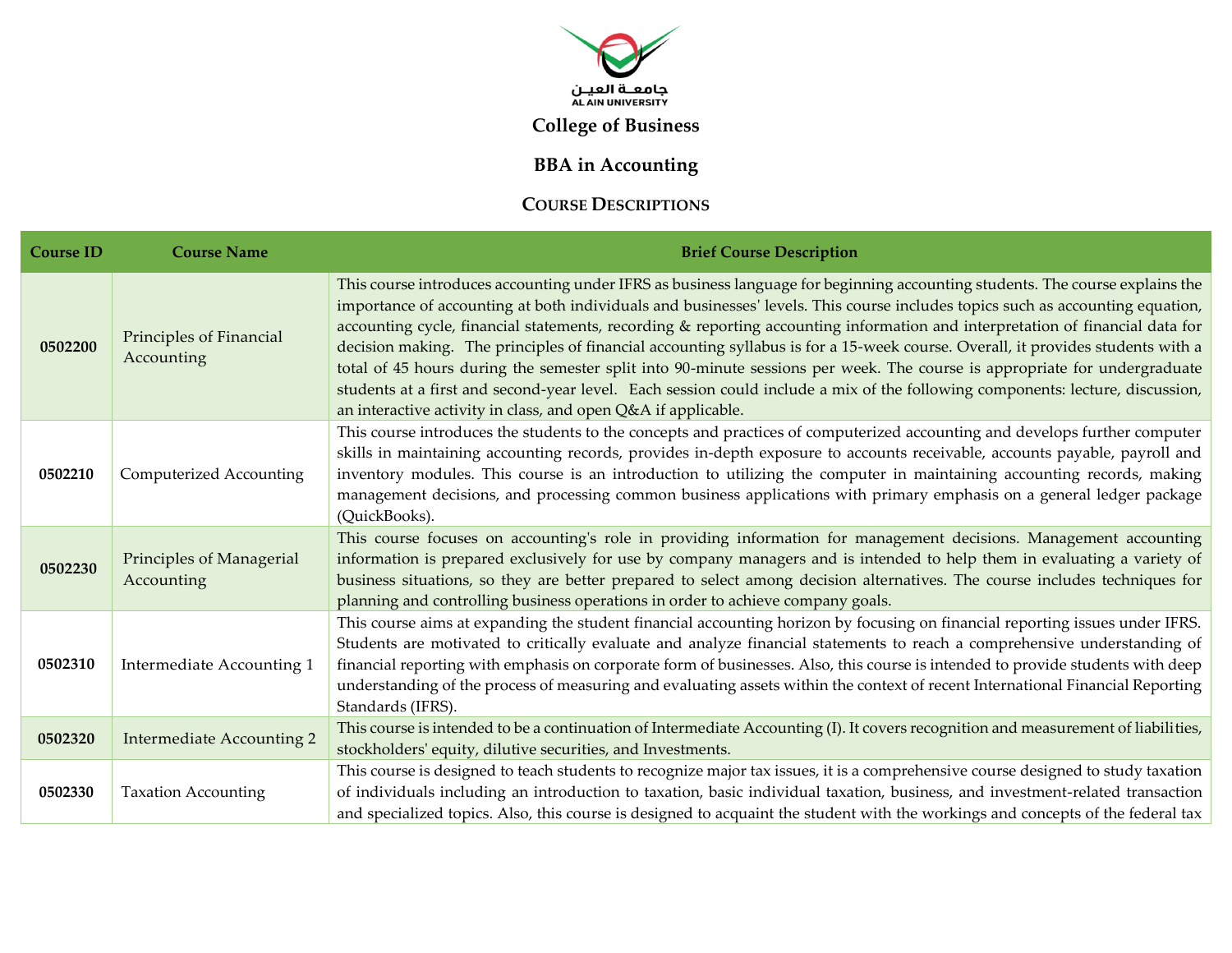|         |                                        | law, especially as it pertains to individuals and business entities and to introduce the student to the workings of the U.S. tax<br>system. Emphasis will be on learning the concepts underlying the tax law, using the current tax formula and its elements,<br>applying tax law to decision models and incorporating tax planning principles into decision-making opportunities. Also, in<br>this course, students will learn all about Value Added Tax (VAT) in UAE and discover risks behind improper VAT and how it<br>is recorded.                                                                     |
|---------|----------------------------------------|--------------------------------------------------------------------------------------------------------------------------------------------------------------------------------------------------------------------------------------------------------------------------------------------------------------------------------------------------------------------------------------------------------------------------------------------------------------------------------------------------------------------------------------------------------------------------------------------------------------|
| 0502340 | <b>Cost Accounting</b>                 | This course focuses on the accounting methods and procedures needed to design product cost systems. The main theme of this<br>course is to help accounting students to develop the cost analytical skills they need to generate useful accounting numbers. The<br>course is focused towards the technical aspects of cost accounting systems. It covers various product and service costing<br>systems such as activity-based, job-order, process, and standard costing. It also covers cost allocation methods, profit planning<br>procedures, and variance analysis and performance evaluation techniques. |
| 0502350 | Accounting Information<br>Systems      | This course covers information systems principles relating to accounting activities, including designing, implementing and<br>evaluating Accounting Information Systems (AIS). Instead of using a "black box", namely a traditional accounting package, to<br>process traditional financial information, students will also undertake the analysis, design and implementation of an event-<br>driven computer-based system which can provide a large range of useful information for decision-makers.                                                                                                        |
| 0502360 | <b>Government Accounting</b>           | This course is designed to examine the institutions and techniques of modern financial administration, including the practices<br>and fundamental concepts of government accounting, budgeting and public finance. The course focuses on the accounting<br>procedures for non-profit entities, specifically government entities, non-governmental colleges and universities, health care<br>providers and voluntary health and welfare organizations.                                                                                                                                                        |
| 0502420 | <b>Financial Statement</b><br>Analysis | This course focuses on the financial reporting differences among industries, including manufacturing, retailing, and service<br>firms. It emphasizes the evaluation of financial statements, cash flows and ratio analysis of businesses. Additional emphasis is<br>placed on comparative analyses and the evaluation of industry standards. Topics include ratio analysis; interpretation of<br>balance sheet, income statement; statement of cash flows; account classifications; and income measurements. Moreover, the<br>course chiefly stresses on the analytical interpretation of ratios.            |
| 0502460 | Auditing                               | This course introduces the systematic and independent examination of books, accounts, statutory records, documents and<br>vouchers associated with the cycles of Sales and collection, Acquisition and payment, payroll and personnel, Inventory and<br>warehousing, capital acquisition, Cash and financial instruments to determine the extent to which they are aligned with the<br>laws and standards in force and to which the financial statements fairly represent the entity's transactions.                                                                                                         |
| 0502470 | <b>Operational Auditing</b>            | This course discusses professional and technical aspects of internal and operational auditing with emphasis on concepts and<br>significance in operation/implementation of the audit and its findings. The underlying issues, risks and objectives related to a<br>wide range of operations and activities will be addressed in this course. Effectiveness and efficiency of audits in industry and<br>not-for-profits will be covered.                                                                                                                                                                      |
| 0502471 | <b>International Accounting</b>        | This course is designed to introduce the student to a variety of international accounting issues encountered by multi-national<br>organizations. These include the political, legal and cultural influence on accounting and financial management systems;                                                                                                                                                                                                                                                                                                                                                   |